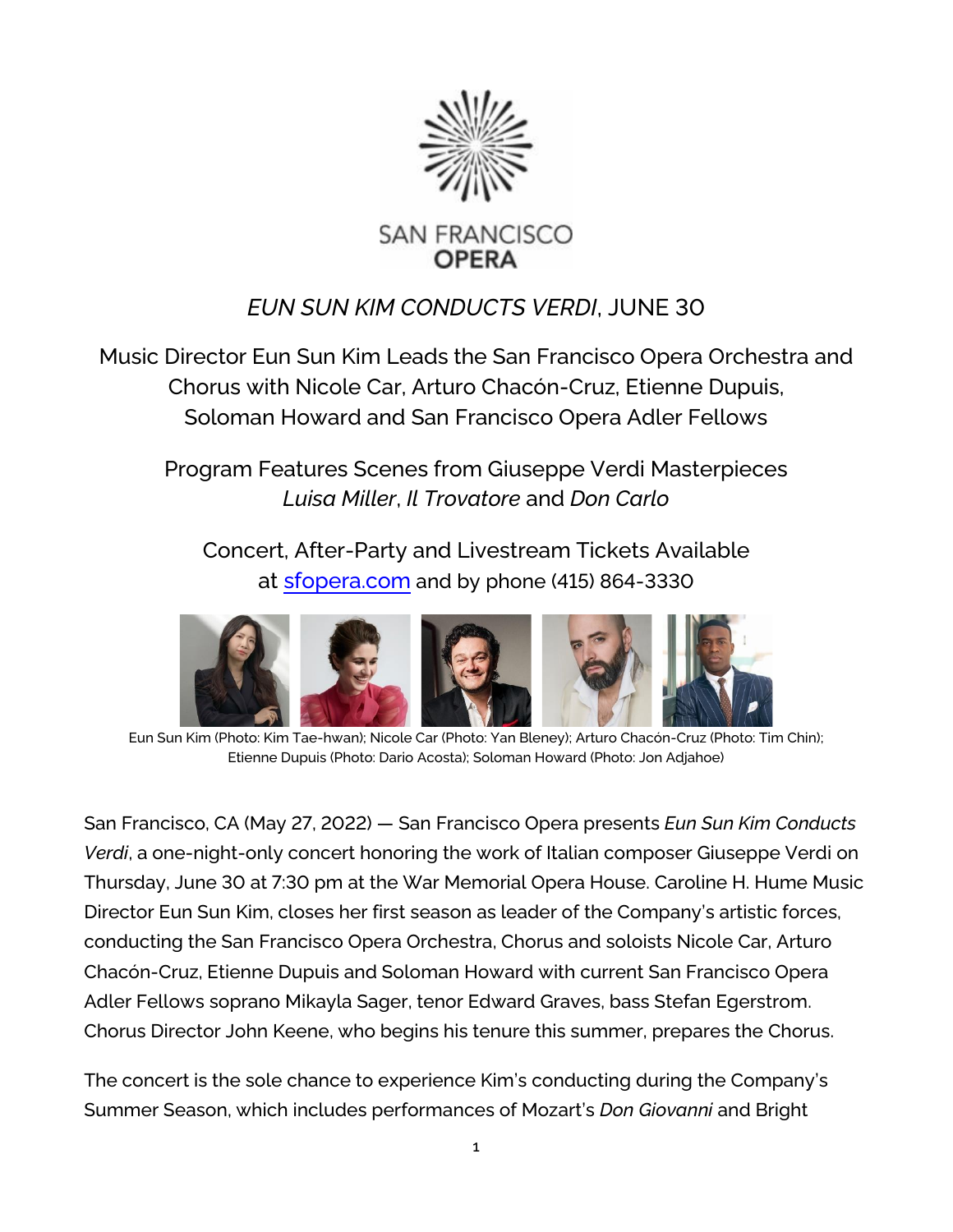Sheng and David Henry Hwang's *Dream of the Red Chamber*. Verdi's seminal operas *Luisa Miller*, *Il Trovatore* and *Don Carlo* are featured on the program.

*Luisa Miller*, a rarely heard work from the composer's middle period, is full of longing melodies that reflect a story centered on a couple's love, complicated by politics. The concert continues with selections from the propulsive score of one of Verdi's most wellknown titles, *Il Trovatore*. The second half of the concert is dedicated to *Don Carlo*, a work of political intrigue, love triangles and familial duty, set during the Spanish Inquisition. The Carlo-Posa Act II duet, *auto-da-fé* and rarely performed ballet music (the latter from the French version, *Don Carlos*, composed for the Paris Opera) are among the highlights from Verdi's grand opera which has multiple performing versions.

#### AFTER-PARTY

10:15 pm Green Room, Veterans Building

Following the concert, join Eun Sun Kim and the cast over drinks and bites in the Green Room at the Veterans Building. After-party tickets are \$250. Proceeds benefit the company's annual campaign in support of Kim's vision for the future of opera.

#### LIVESTREAMS

Virtual tickets for the livestream of *Eun Sun Kim Conducts Verdi* are now on sale. The livestream option for select performances this summer enables audiences to experience San Francisco Opera from anywhere in the world. The streamed performance of *Eun Sun Kim Conducts Verdi* will be presented live only, beginning at 7:30pm PT on Thursday, June 30.

Virtual livestream tickets for the summer season are \$25 each.

### ABOUT THE ARTISTS

Seoul-born conductor Eun Sun Kim's rapid rise on the American opera scene began with remarkable debuts with Houston Grand Opera conducting Verdi's *La Traviata* in the aftermath of Hurricane Harvey in 2017, as a late replacement at the Cincinnati May Festival and with San Francisco Opera for the benchmark presentation of Dvořák's *Rusalka* in 2019. As a result of her success with Houston Grand Opera, that company designated her guest principal conductor in 2018. And six months after her remarkable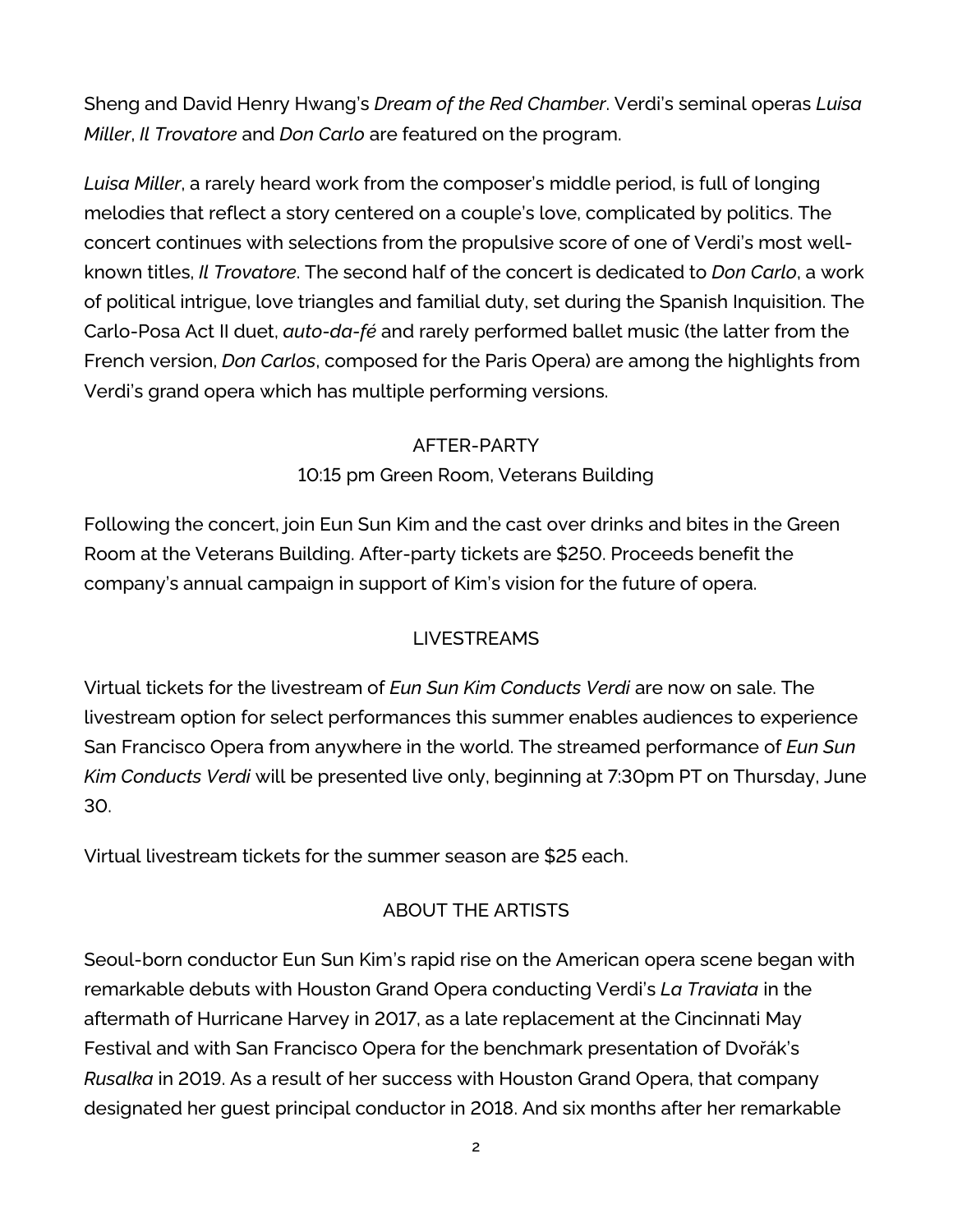San Francisco Opera debut, the Company appointed her as its new music director. Kim opened San Francisco Opera's 99th season, her inaugural season as music director, with Puccini's *Tosca* on August 21, 2021; it was the first opera to be presented in the War Memorial Opera House since the pandemic shutdown. She led the Company's new production of Beethoven's *Fidelio* in October and made important debuts with the Metropolitan Opera and Lyric Opera of Chicago, conducting Puccini's *La Bohème* and *Tosca*, respectively. In December 2021, she was named a *New York Times* Breakout Star for Classical Music. During San Francisco Opera's Centennial Season, she is scheduled to conduct the *Opening Night Concert*, the world premiere of John Adams' *Antony and Cleopatra*, the annual free community concert *Opera in the Park*, Poulenc's *Dialogues of the Carmelites*, Verdi's *La Traviata* and Puccini's *Madame Butterfly*.

Australian soprano Nicole Car bows with the Company for the first time as Donna Elvira in *Don Giovanni* this summer and performs as a soloist at *Eun Sun Kim Conducts Verdi*. Of her role debut as Violetta in Verdi's *La Traviata* at the Sydney Opera House, *Limelight Magazine* observed, "… she is a complete performer, equally seductive both vocally and dramatically." Her recent leading roles include Mimì in Puccini's *La Bohème* (Vienna State Opera, Metropolitan Opera), Elisabetta in Verdi's *Don Carlo* (Deutsche Oper Berlin), Donna Elvira in Mozart's *Don Giovanni* (Paris Opera) and Tatyana in Tchaikovsky's *Eugene Onegin*  (Dallas Symphony Orchestra, Vienna).

Verdi's music plays an important part in Arturo Chacón-Cruz's repertoire. His 2021–22 season includes engagements in *I Due Foscari* (Paris' Salle Gaveau), *Simon Boccanegra*  (Palermo's Teatro Massimo), *Don Carlo* (Maryland Lyric Opera), *Il Trovatore* (Teatre Principal de Maó) and *La Traviata* (Seville's Teatro La Maestranza). Chacón-Cruz made his San Francisco Opera debut as the Duke in Verdi's *Rigoletto* in 2012, a performance for which the *San Francisco Chronicle* praised his "enormous grace, charisma and stamina. Here, clearly, is a singer of major promise." He returned as Rodolfo in Puccini's *La Bohème*  in 2017, the same year he won San Francisco Opera's Jan Shrem and Maria Manetti Shrem Emerging Stars Competition. The Mexican tenor was most recently a subject of the Company's Webby Award-winning, short-form video series *In Song*; [his episode](https://www.sfopera.com/online/in-song/arturo-chacon-cruz) included a performance with young mariachi students.

Canadian baritone Etienne Dupuis, who recently took on the role of Rodrigue in *Don Carlos* (Verdi's original version in French) at the Metropolitan Opera which OperaWire called a "star-making performance," bows in San Francisco for the first time this summer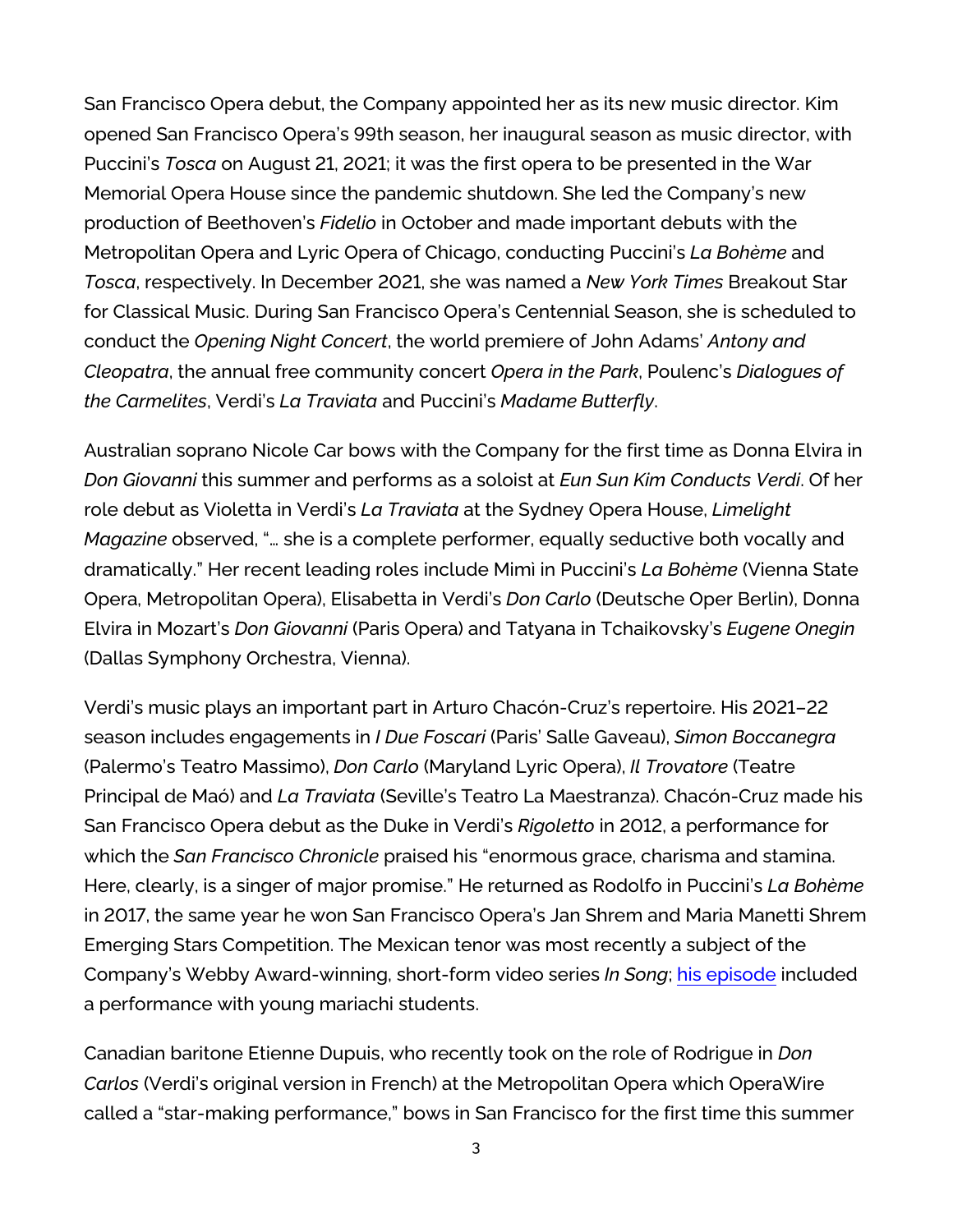in the title role of *Don Giovanni*. Amongst the musical excerpts he is scheduled to perform at this concert will be the Act IV duet from *Il Trovatore* with his wife, soprano Nicole Car, as Leonora. Dupuis is slated to add the Conte di Luna in *Il Trovatore* to his repertoire in Montreal later this year.

Bass Soloman Howard made his San Francisco Opera debut as Timur in Puccini's *Turandot* in 2017. He returned this past fall as Angelotti in Puccini's *Tosca* and Don Fernando in the Company's new production of Beethoven's *Fidelio*. This summer he joins the cast of Mozart's *Don Giovanni* as the Commendatore. His many Verdian engagements have included Wurm in *Luisa Miller* with Lyric Opera of Chicago and English National Opera, Jacopo Fiesco in *Simon Boccanegra* with Bordeaux Opera, the Friar in *Don Carlo*  with LA Opera, the King in *Aida* at the Metropolitan Opera, Washington National Opera and Madrid's Teatro Real, Banquo in *Macbeth* at Glimmerglass Festival and the High Priest in *Nabucco* in Washington. Next season, he is scheduled to perform his first Ramfis in *Aida*  at London's Royal Opera, Covent Garden.

#### TICKETS AND INFORMATION

Tickets for *Eun Sun Kim Conducts Verdi* at the War Memorial Opera House range from \$29 to \$249.

*After-Party* at the Green Room tickets are \$250.

*Livestream* tickets are \$25.

Tickets are available via the San Francisco Opera Box Office at (415) 864-3330 and online at [sfopera.com/verdi.](https://www.sfopera.com/verdi)

San Francisco Opera requires all patrons aged 12 and older to show proof of vaccination and a booster shot (if eligible per the [CDC guidelines\)](https://www.cdc.gov/coronavirus/2019-ncov/vaccines/booster-shot.html), received at least 7 days before the performance, along with a photo ID for admission to performances at the War Memorial Opera House. Proof of vaccination is required for children aged 5 to 11 (defined as two weeks after their final shot). Unvaccinated attendees ages 5 years and up are not permitted. If you are attending with any children under the age of 5, please call the Box Office at (415) 864-3330. All patrons must wear well-fitted masks that cover their nose, mouth and chin when inside the War Memorial Opera House unless they are actively eating or drinking in the lobbies. Food and drinks are not permitted in the theater. A non-vented N95 mask is strongly recommended for maximum protection. These safety policies also apply at the Green Room. For complete information about the Company's health and safety protocols, visit [sfopera.com/safetyfirst.](http://www.sfopera.com/safetyfirst)

To ensure flexibility for patrons in this transitional season, exchanges will be accepted without incurring a fee up to two hours before performances. Refunds will be available if patrons must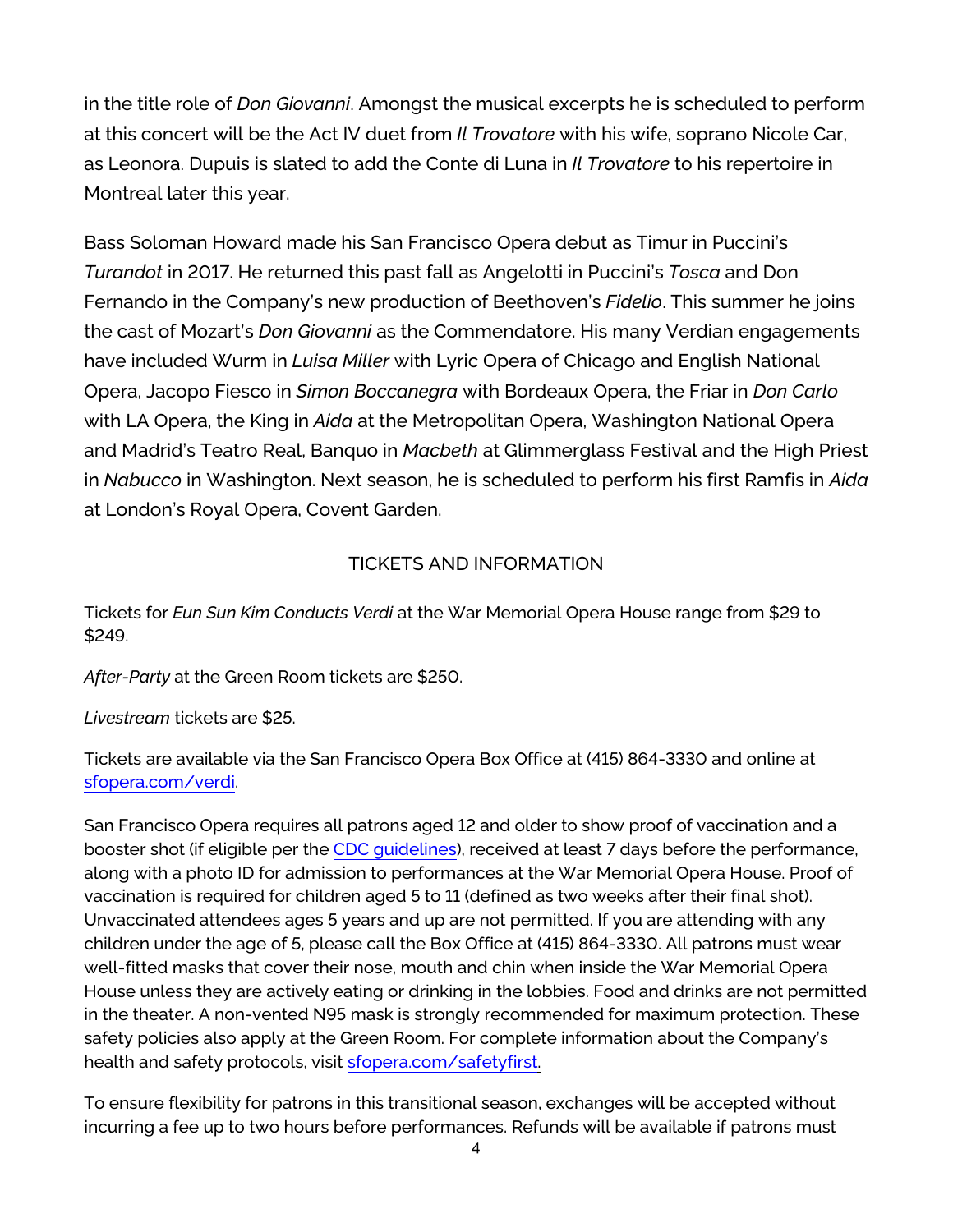miss a performance due to COVID. Refund requests must be made at least two hours before the performance. View [sfopera.com/ticketpolicy](https://www.sfopera.com/ticketpolicy) for more information.

The War Memorial Opera House is located at 301 Van Ness Avenue. Patrons are encouraged to use public transportation to attend San Francisco Opera performances. The War Memorial Opera House is within walking distance of the Civic Center BART/Muni Station and near numerous bus lines, including 5, 21, 47, 49 and F Market Street. For further public transportation information, visit [bart.gov](https://www.bart.gov/) and [sfmta.com.](https://www.sfmta.com/)

All casting, programs, schedules and ticket prices are subject to change. For further information about San Francisco Opera's 2021–22 Season, visi[t sfopera.com/onstage.](https://sfopera.com/on-stage/)

#### # # # #

\*San Francisco Opera Debut †Current Adler Fellow +Merola Opera Program Graduate

*EUN SUN KIM CONDUCTS VERDI* June 30, 2022 at 7:30 pm 2 hours and 25 minutes, including one intermission War Memorial Opera House, 301 Van Ness Avenue in San Francisco and livestream

After-Party (separate ticket) at 10:15 pm in the Green Room, 401 Van Ness Avenue in San Francisco

Eun Sun Kim, Conductor Nicole Car, Soprano Arturo Chacón-Cruz, Tenor+ Etienne Dupuis, Baritone Soloman Howard, Bass Mikayla Sager, Soprano\*†+ Edward Graves, Tenor†+ Stefan Egerstrom, Bass†+ San Francisco Opera Orchestra San Francisco Opera Chorus

Morgan Robinson, Stage Director Justin Partier, Lighting Designer John Keene, Chorus Director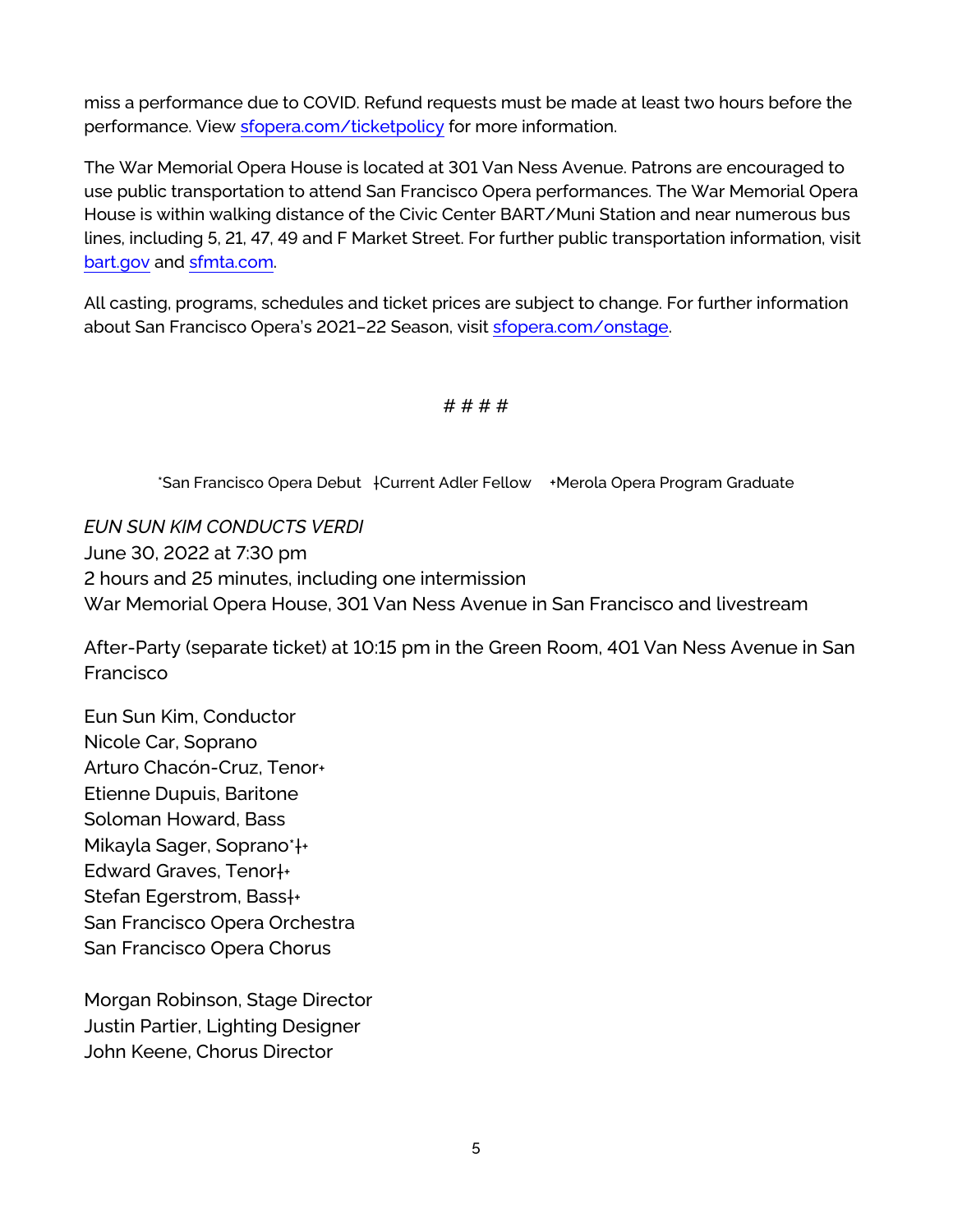#### Concert Program (subject to change)

#### *Luisa Miller*

- Overture
- Act II, Scene 1: Il padre tuo … Tu puniscimi … A brani, brani o perfido
- Act II, Scene 3: Oh! Fede negar potessi … Quando le sere al placido

### *Il Trovatore*

- Act I, Scene 2: Che più t'arresti … Tacea la notte placida … Di tale amor
- Act II, Scene 2: Tutto è deserto … Il balen del suo sorriso … Qual suono … Per me ora fatale
- Act IV, Scene 1: Udiste … Mira di acerbe lagrime
- Act III, Scene 2: Quale d'armi fragor … Ah si ben mio … Di quella pira

#### *Don Carlo*

- Act II, Scene 2: È lui! … desso … l'Infante! … Dio che nell'alma infondere
- Act III finale Auto-da-Fé Scene: Spuntato ecco il dì d'esultanza
- Act III, Scene 2: Ballet Music [from the 1867 version of *Don Carlos*]
- Act V, Scene 1 and Finale: Tu che le vanità … Finale

For tickets and information: [sfopera.com/verdi.](https://www.sfopera.com/verdi)

#### # # # #

San Francisco Opera is sponsored, in part, by Jerome L. and Thao N. Dodson, The Dolby Family, Carol and Dixon Doll, Bertie Bialek Elliott, Peter Fenton and Kate Greer, Keith and Priscilla Geeslin, Gordon Getty, John A. and Cynthia Fry Gunn, Burgess and Elizabeth Jamieson, Franklin and Catherine Johnson, Edmund W. and Jeannik Méquet Littlefield Fund, Steven M. Menzies, Bernard and Barbro Osher, Jan Shrem and Maria Manetti Shrem, Dianne and Tad Taube, Phyllis C. Wattis Endowment Funds, Diane B. Wilsey, and Barbara A. Wolfe.

Yamaha is the official piano of San Francisco Opera.

San Francisco Opera would like to acknowledge the team of UCSF doctors who have provided guidance in planning the Company's safe return to the stage. Thank you to Drs. George Rutherford, Mark Almond, Robert Harrison, Sânziana Roman and Clark Rosen.

San Francisco Opera is supported, in part, by a grant from Grants for the Arts.